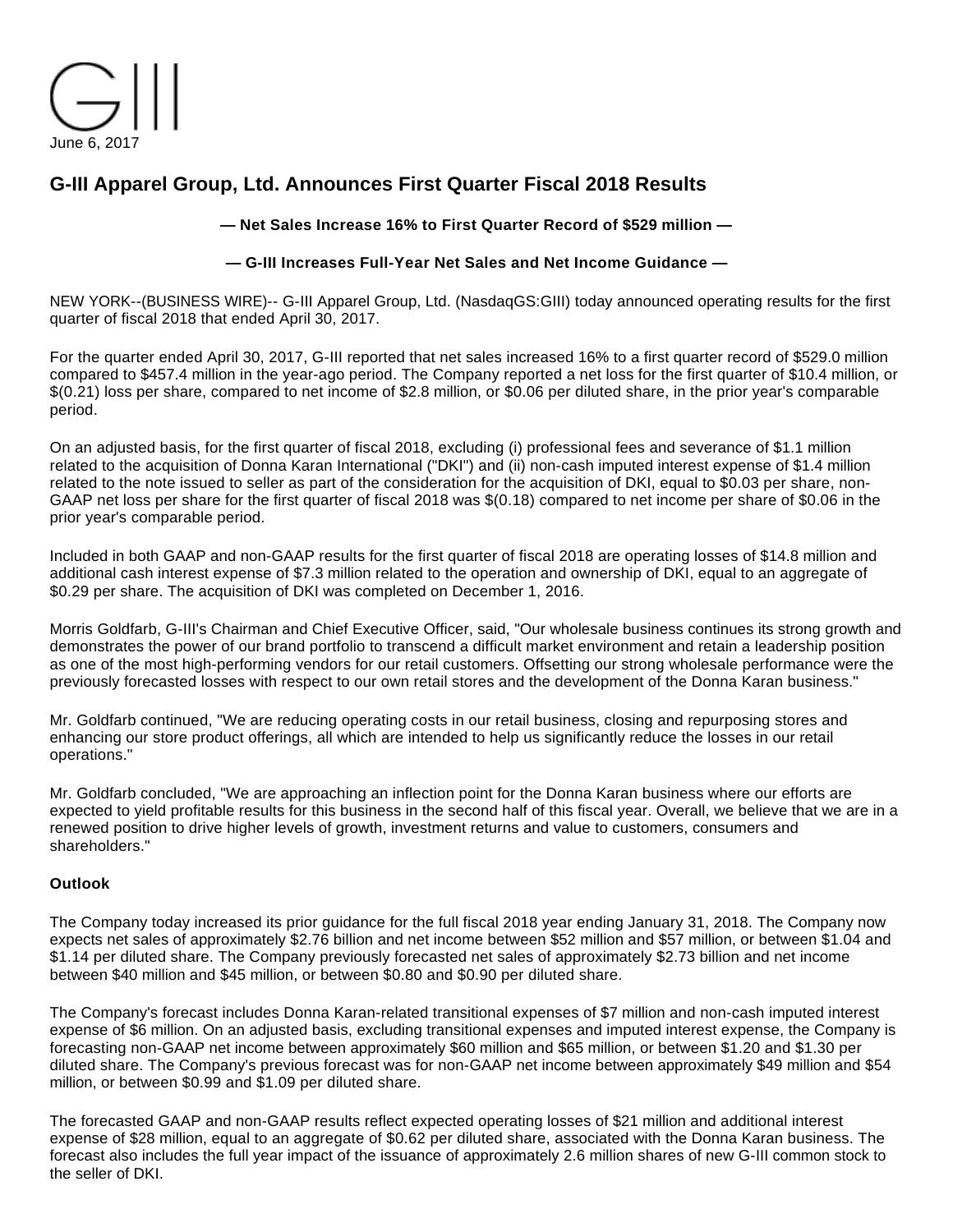The Company is now forecasting projected full-year adjusted EBITDA for fiscal 2018 between \$178 million and \$186 million compared to adjusted EBITDA of \$148.1 million in fiscal 2017 and compared to its previous forecast of adjusted EBITDA between \$162 million and \$171 million. This adjusted EBITDA guidance includes a forecasted full-year operating loss of approximately \$11 million associated with the Donna Karan business.

The Company continues to anticipate that it will incur losses from the Donna Karan operations during the first half of fiscal 2018 that will be partially offset by operating profitability beginning in the third quarter as the Company commences shipments of DKNY and Donna Karan products produced by G-III in connection with the launch of the DKNY and Donna Karan brands.

For the second fiscal quarter ending July 31, 2018, the Company is forecasting net sales of approximately \$520 million and a net loss between \$15 million and \$20 million, or between (\$0.30) and (\$0.40) per share. This forecast compares to net sales of \$442 million and a net loss of \$1.3 million, or (\$0.03) per share, reported for the second quarter of fiscal 2017.

The second quarter forecast assumes Donna Karan related transitional expenses of \$3.0 million and non-cash imputed interest expense of \$1.4 million. On an adjusted basis, excluding transitional and imputed interest expenses, the Company is forecasting a second quarter non-GAAP net loss between \$12 million and \$17 million, or between \$(0.24) and \$(0.34) per share. The Company's results for the fiscal quarter ending July 31, 2016 included \$3.0 million of professional fees in connection with its acquisition of Donna Karan. On an adjusted basis, excluding the professional fees, the Company reported non-GAAP net income of \$461,000, or \$0.01 per diluted share, in the fiscal quarter ended July 31, 2016.

The forecasted GAAP and non-GAAP results for the second quarter of fiscal 2018 reflect expected operating losses of approximately \$17 million and additional cash interest expense of approximately \$10 million, equal to an aggregate of \$0.35 per share, associated with the Donna Karan business. The forecast also includes the full impact of the issuance of approximately 2.6 million shares of new G-III common stock to the seller of the Donna Karan business.

## **Non-GAAP Financial Measures**

Reconciliations of GAAP net income (loss) per share to non-GAAP net income (loss) per share and of GAAP net income to adjusted EBITDA are presented in tables accompanying the condensed financial statements included in this release and provide useful information to evaluate the Company's operational performance. Non-GAAP net income (loss) per share and adjusted EBITDA should be evaluated in light of the Company's financial results prepared in accordance with GAAP.

## **About G-III Apparel Group, Ltd.**

G-III is a leading manufacturer and distributor of apparel and accessories under licensed brands, owned brands and private label brands. G-III's owned brands include Donna Karan, DKNY, Vilebrequin, G. H. Bass, Andrew Marc, Marc New York, Eliza J and Jessica Howard. G-III has fashion licenses under the Calvin Klein, Tommy Hilfiger, Karl Lagerfeld, Kenneth Cole, Cole Haan, Guess?, Vince Camuto, Ivanka Trump, Kensie, Jessica Simpson, Levi's and Dockers brands. Through our team sports business, G-III has licenses with the National Football League, National Basketball Association, Major League Baseball, National Hockey League, Hands High, Touch by Alyssa Milano and more than 100 U.S. colleges and universities. G-III also operates retail stores under the DKNY, Wilsons Leather, G. H. Bass, Vilebrequin, Calvin Klein Performance and Karl Lagerfeld Paris names.

Statements concerning G-III's business outlook or future economic performance, anticipated revenues, expenses or other financial items; product introductions and plans and objectives related thereto; and statements concerning assumptions made or expectations as to any future events, conditions, performance or other matters are "forward-looking statements" as that term is defined under the Federal Securities laws. Forward-looking statements are subject to risks, uncertainties and factors which include, but are not limited to, reliance on licensed product, reliance on foreign manufacturers, risks of doing business abroad, the current economic and credit environment, the nature of the apparel industry, including changing customer demand and tastes, customer concentration, seasonality, risks of operating a retail business, customer acceptance of new products, the impact of competitive products and pricing, dependence on existing management, possible disruption from acquisitions, risks relating to G-III's acquisition of Donna Karan International Inc. and general economic conditions, as well as other risks detailed in G-III's filings with the Securities and Exchange Commission. G-III assumes no obligation to update the information in this release.

**G-III APPAREL GROUP, LTD. AND SUBSIDIARIES (NASDAQGS: GIII) CONSOLIDATED STATEMENTS OF INCOME (LOSS) AND SELECTED BALANCE SHEET DATA** (In thousands, except per share amounts)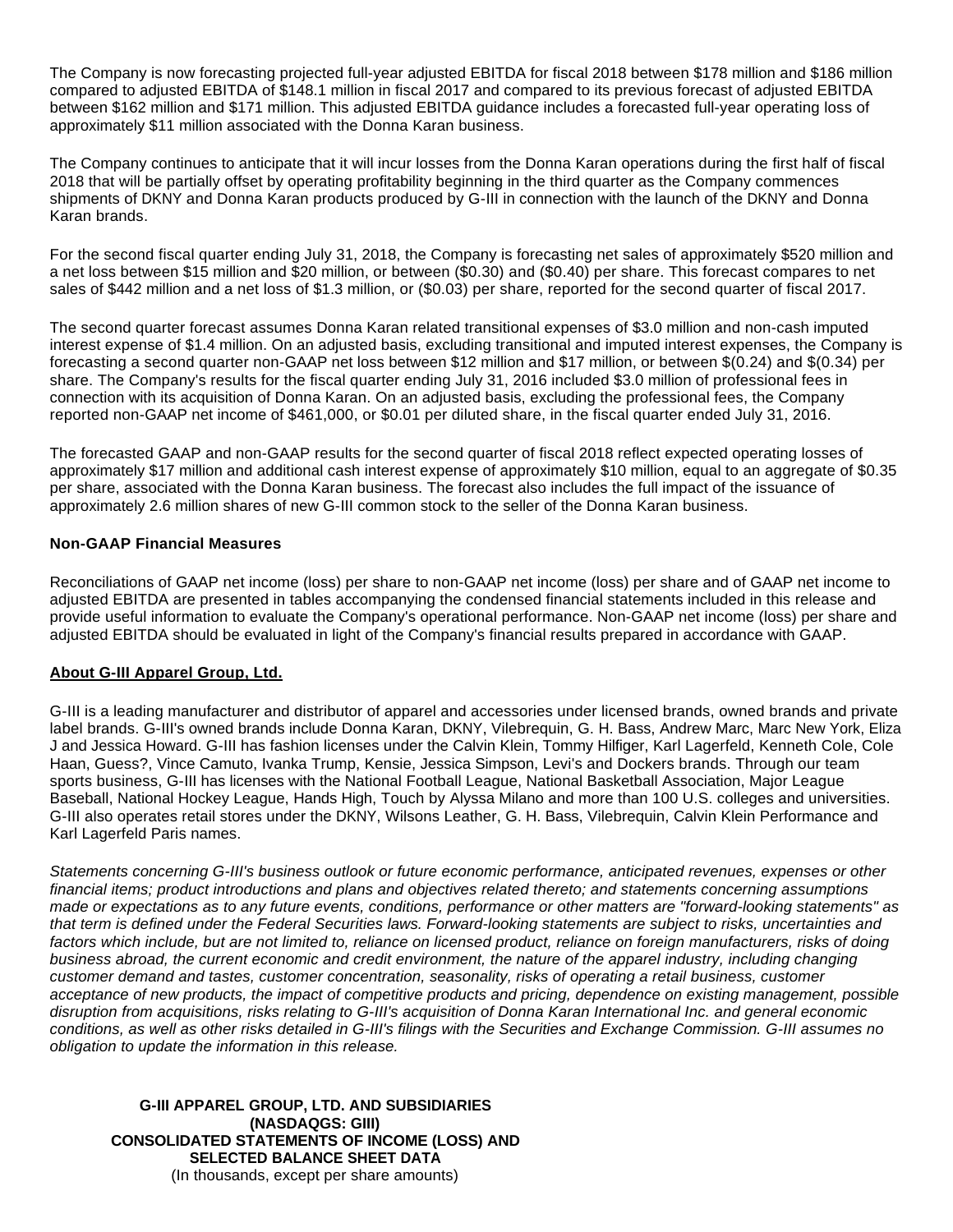|                                                 | <b>First Quarter Ended April 30.</b> |              |    |           |
|-------------------------------------------------|--------------------------------------|--------------|----|-----------|
|                                                 | (Unaudited)                          |              |    |           |
|                                                 |                                      | 2017         |    | 2016      |
| Net sales                                       | \$                                   | 529,042      | \$ | 457,403   |
| Cost of goods sold                              |                                      | 327,186      |    | 291,734   |
| Gross profit                                    |                                      | 201,856      |    | 165,669   |
| Selling, general and administrative expenses    |                                      | 197,411      |    | 153,105   |
| Depreciation and amortization                   |                                      | 9,838        |    | 7,193     |
| Operating profit (loss)                         |                                      | (5, 393)     |    | 5,371     |
| Equity gain (loss) in unconsolidated affiliates |                                      | (1, 152)     |    | 269       |
| Interest and financing charges, net             |                                      | (9,949)      |    | (1, 242)  |
| Income (loss) before income taxes               |                                      | (16, 494)    |    | 4,398     |
| Income tax expense (benefit)                    |                                      | (6, 103)     |    | 1,627     |
| Net income (loss)                               | \$                                   | (10, 391)    | \$ | 2,771     |
|                                                 |                                      |              |    |           |
| Net income (loss) per common share:             |                                      |              |    |           |
| Basic                                           |                                      | (0.21)       | \$ | 0.06      |
| <b>Diluted</b>                                  | \$<br>\$                             | (0.21)       | \$ | 0.06      |
| Weighted average shares outstanding:            |                                      |              |    |           |
| <b>Basic</b>                                    |                                      | 48,648       |    | 45,549    |
| <b>Diluted</b>                                  |                                      | 48,648       |    | 46,942    |
|                                                 |                                      |              |    |           |
|                                                 |                                      | At April 30, |    |           |
| <b>Selected Balance Sheet Data:</b>             |                                      | 2017         |    | 2016      |
| Cash and cash equivalents                       | \$                                   | 67,134       | \$ | 95,448    |
| <b>Working Capital</b>                          |                                      | 601,916      |    | 633,510   |
| Inventories                                     |                                      | 445,969      |    | 406,720   |
| <b>Total Assets</b>                             | 1,803,788                            |              |    | 1,106,681 |
| Notes Payable, net                              | 492,796                              |              |    |           |
| <b>Total Stockholders' Equity</b>               | 1,016,060<br>901,651                 |              |    |           |

#### **G-III APPAREL GROUP, LTD. AND SUBSIDIARIES RECONCILIATION OF FORECASTED AND ACTUAL GAAP NET INCOME (LOSS) PER SHARE TO FORECASTED AND ACTUAL NON-GAAP NET INCOME (LOSS) PER SHARE** (Unaudited)

|                                                                         | <b>Forecasted Three</b><br><b>Months Ending</b><br>July 31, 2017 | Actual<br>2016 | <b>Forecasted</b><br><b>Three Months Twelve Months Twelve Months</b><br>Ended July 31, Ending January Ended January<br>31, 2018 | Actual<br>31, 2017 |
|-------------------------------------------------------------------------|------------------------------------------------------------------|----------------|---------------------------------------------------------------------------------------------------------------------------------|--------------------|
| GAAP diluted net income (loss) per common<br>share                      | $$(0.30) - $(0.40)$                                              | \$ (0.03)      | $$1.04 - $1.14$                                                                                                                 | \$1.10             |
| Excluded from non-GAAP:                                                 |                                                                  |                |                                                                                                                                 |                    |
| Professional fees associated with the DKI                               |                                                                  |                |                                                                                                                                 |                    |
| acquisition                                                             |                                                                  | 0.06           |                                                                                                                                 | 0.16               |
| Non-cash imputed interest                                               | 0.03                                                             |                | 0.11                                                                                                                            | 0.02               |
| Donna Karan related transitional expenses                               | 0.06                                                             |                | 0.14                                                                                                                            | 0.08               |
| Asset impairment charges                                                |                                                                  |                |                                                                                                                                 | 0.22               |
| Income tax expense (benefit) impacts of non-<br><b>GAAP</b> adjustments | (0.03)                                                           | (0.02)         | (0.09)                                                                                                                          | (0.16)             |
| Non-GAAP diluted net income (loss) per common<br>share                  | $$(0.24) - $(0.34)$                                              | \$0.01         | $$1.20 - $1.30$                                                                                                                 | \$1.42             |

Non-GAAP diluted net income (loss) per share is a "non-GAAP financial measure" that excludes acquisition related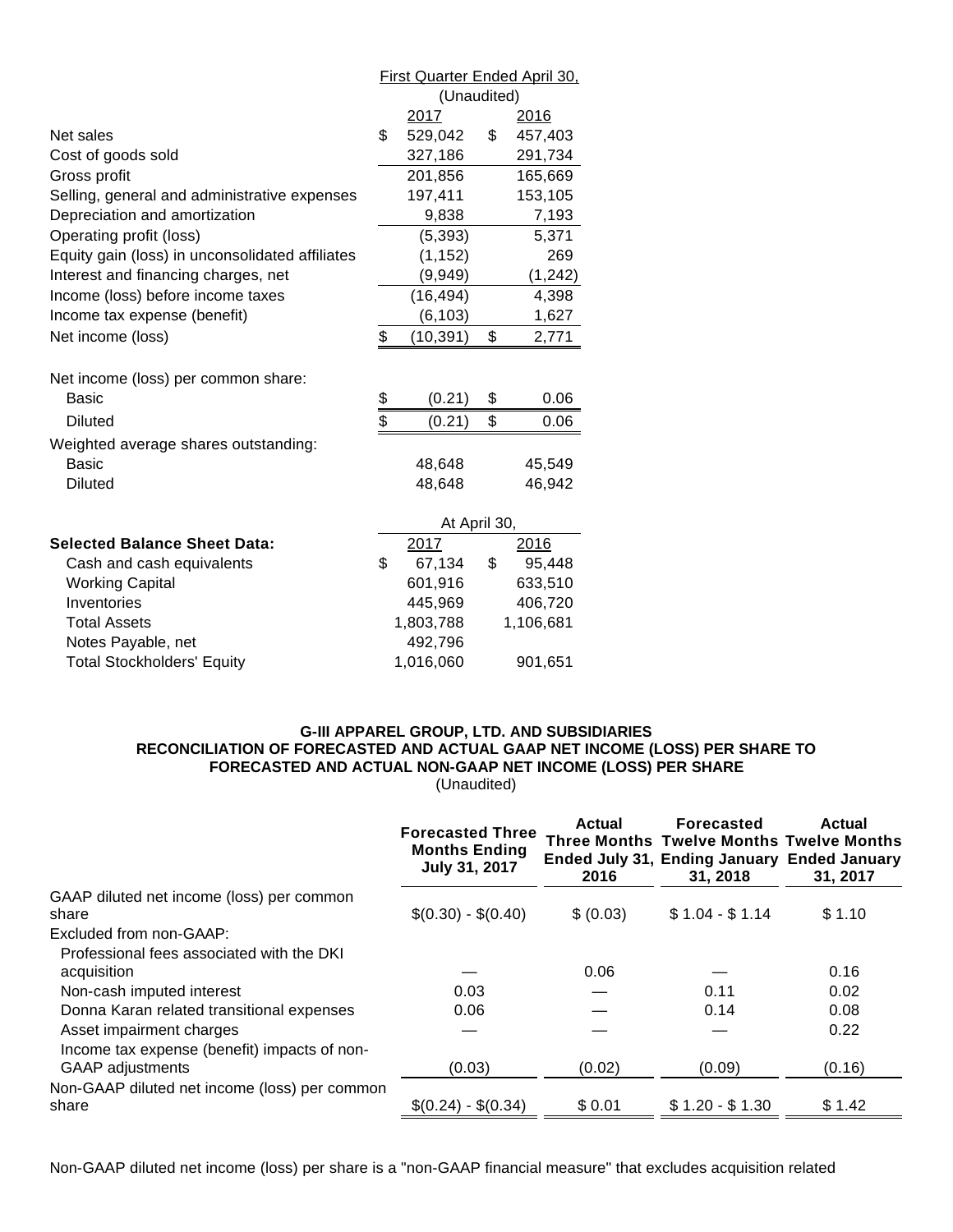professional fees, non-cash imputed interest expense and Donna Karan related transitional expenses, which are comprised primarily of severance expenses, in connection with the acquisition of DKI, as well as asset impairments related to the retail operations segment in fiscal 2017. Income tax impacts of non-GAAP adjustments are calculated using the effective tax rates for the respective period. Management believes that this non-GAAP financial measure provides meaningful supplemental information regarding our performance by excluding acquisition-related expenses and asset impairment charges in fiscal 2017 related to our retail operations segment that are not indicative of our core business operating results. Management uses this non-GAAP financial measure to assess our performance on a comparative basis and believes that it is also useful to investors to enable them to assess our performance on a comparative basis across historical periods and facilitate comparisons of our operating results to those of our competitors. The presentation of this financial information is not intended to be considered in isolation or as a substitute for, or superior to, the financial information prepared and presented in accordance with GAAP.

#### **G-III APPAREL GROUP, LTD. AND SUBSIDIARIES RECONCILIATION OF FORECASTED AND ACTUAL NET INCOME TO FORECASTED AND ACTUAL ADJUSTED EBITDA**

(In thousands) (Unaudited)

|                                                       | <b>Forecasted Twelve</b><br>Months Ending<br>January 31, 2018 | Actual<br><b>Twelve Months Ended</b><br>January 31, 2017 |
|-------------------------------------------------------|---------------------------------------------------------------|----------------------------------------------------------|
| Net income                                            | $$52,000 - $57,000$                                           | \$51,938                                                 |
| Professional fees associated with the DKI acquisition |                                                               | 7.789                                                    |
| Donna Karan related transitional expenses             | 7,000                                                         | 3,910                                                    |
| Asset impairment charges                              |                                                               | 10,480                                                   |
| Depreciation and amortization                         | 40,000                                                        | 32,481                                                   |
| Interest and financing charges, net                   | 49.000                                                        | 15,675                                                   |
| Income tax expense                                    | $30,000 - 33,000$                                             | 25,824                                                   |
| Adjusted EBITDA, as defined                           | \$178,000 - \$186,000                                         | \$148,097                                                |

Adjusted EBITDA is a "non-GAAP financial measure" which represents earnings before depreciation and amortization, interest and financing charges, net, and income tax expense and excludes professional fees and Donna Karan related transitional expenses, which are comprised primarily of severance expenses, as well as asset impairment charges in fiscal 2017 related to our retail operations segment. Adjusted EBITDA is being presented as a supplemental disclosure because management believes that it is a common measure of operating performance in the apparel industry. Adjusted EBITDA should not be construed as an alternative to net income as an indicator of the Company's operating performance, or as an alternative to cash flows from operating activities as a measure of the Company's liquidity, as determined in accordance with generally accepted accounting principles.

#### **G-III APPAREL GROUP, LTD. AND SUBSIDIARIES RECONCILIATION OF FORECASTED AND ACTUAL NET INCOME (LOSS) TO NON-GAAP NET INCOME (LOSS)**

(In thousands) (Unaudited)

|                                           | <b>Forecasted Three</b><br><b>Months Ending July</b><br>31, 2017 | Actual<br><b>Three Months</b><br>Ended July 31,<br>2016 | <b>Forecasted</b><br><b>Twelve Months</b><br><b>Ending January</b><br>31.2018 | Actual<br><b>Twelve Months</b><br><b>Ended January</b><br>31, 2017 |
|-------------------------------------------|------------------------------------------------------------------|---------------------------------------------------------|-------------------------------------------------------------------------------|--------------------------------------------------------------------|
| Net income (loss)                         | $$(15,000) - $(20,000)$                                          | \$ (1,293)                                              | $$52,000 - $57,000$                                                           | \$51,938                                                           |
| Excluded from non-GAAP:                   |                                                                  |                                                         |                                                                               |                                                                    |
| Professional fees associated with the DKI |                                                                  |                                                         |                                                                               |                                                                    |
| acquisition                               |                                                                  | 2.784                                                   |                                                                               | 7,789                                                              |
| Imputed non-cash interest                 | 1.400                                                            |                                                         | 5,700                                                                         | 952                                                                |
| Acquisition related transition expenses   | 3,000                                                            |                                                         | 7,300                                                                         | 3,910                                                              |
| Asset impairment charges                  |                                                                  |                                                         |                                                                               | 10.480                                                             |